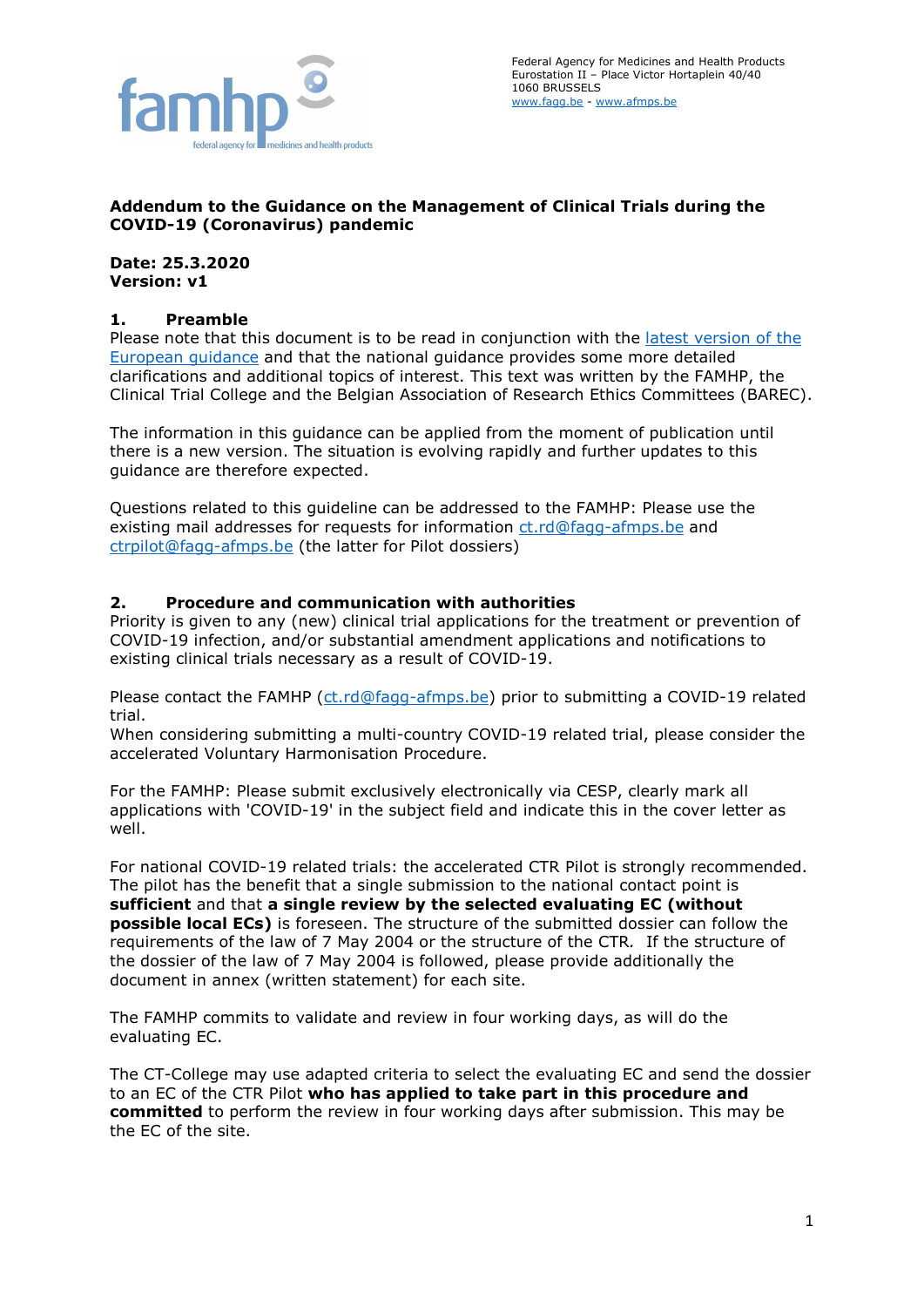

At the validation of the dossier, it will be accepted that a written statement of the suitability of the site is lacking. The sponsor is requested to provide any lacking written statement together with the answers to the Request For Information (RFI)-letter. It is to be reminded that Scientific Technical Advice (sta-wta@fagg-afmps.be) can be requested, where upon submission of the corresponding CTA for the pilot in the following two years, the fee does not have to be paid.

All measures taken for the ongoing trials due to the COVID-19 pandemic need to be documented by the sponsor together with a justification and benefit/risk evaluation. A summary report of all measures should be available in the site master file of the trial and provided to the FAMHP and EC by the national end of trial.

In order to avoid over-reporting it is asked to the sponsors to keep a listing/overview of all mitigation measures taken due to the COVID-19 situation that are not permanent amendment/modification of the protocol and not urgent safety measures, with description, explanation and justification of each taken measure.

As we do not know how long the current crisis may last and as the virus may be seasonal, it is also asked to the sponsor to provide the listing/overview of measures taken, at regular basis, every 4 months to [CT.RD@fagg-afmps.be.](mailto:CT.RD@fagg-afmps.be)

# **3. Restrictions of visits to healthcare facilities**

In those conditions where it is not advised to have the subjects going to the investigator site, or where they would not be allowed to do so (e.g. due to quarantine conditions), home nursing/contact via phone may be required to identify adverse events and ensure continuous medical care and oversight. This is already foreseen in the European Guidance.

There might be particular cases: as e.g. a Belgian patient is enrolled in a trial in another member state. Owing to the COVID-19 situation the foreign site closes. The Belgian patient returns to Belgium. The same trial is not launched in Belgium. The patient wants to continue the experimental treatment, as he benefits from it. The principal investigator and the sponsor are invited to obtain a solution in the best interest of the participating patient. In this case there are two possibilities: either a new trial is launched in Belgium (initial CTA dossier to be submitted to both EC and FAMHP) which is in current circumstances not recommended, or one relies on (i) the patient drops out of the clinical trial and (ii) on the Royal Decree of 14th Dec 2006 Art 105 or Art 107/1 (Compassionate use).

## **4. Shipment from the site to the patient**

The European Guidance states: "Direct from sponsor to trial participant IMP delivery is accepted in a few member states under this emergency situation. The sponsor should check the NCA guidance regarding the possibility of direct sponsor to trial participant shipment, as it is likely that such measures can only be implemented under specified conditions (e.g. agreement with sites, dedicated couriers with procedures to only allow delivery directly to a trial participant or his/her care giver, solid shipment and receipt procedures, informed consent provisions if necessary for the sponsor's third party to handle personal information etc.), and for a limited period."

Direct shipment from sponsor to patient is not allowed in Belgium. What is allowed under these exceptional COVID-19 times under exceptional conditions: In cases where, for the protection of the rights (confidentiality) and the safety of the participants, a continued supply of trial medication needs to be maintained at home, trial medication may also be shipped directly, under responsibility of the principal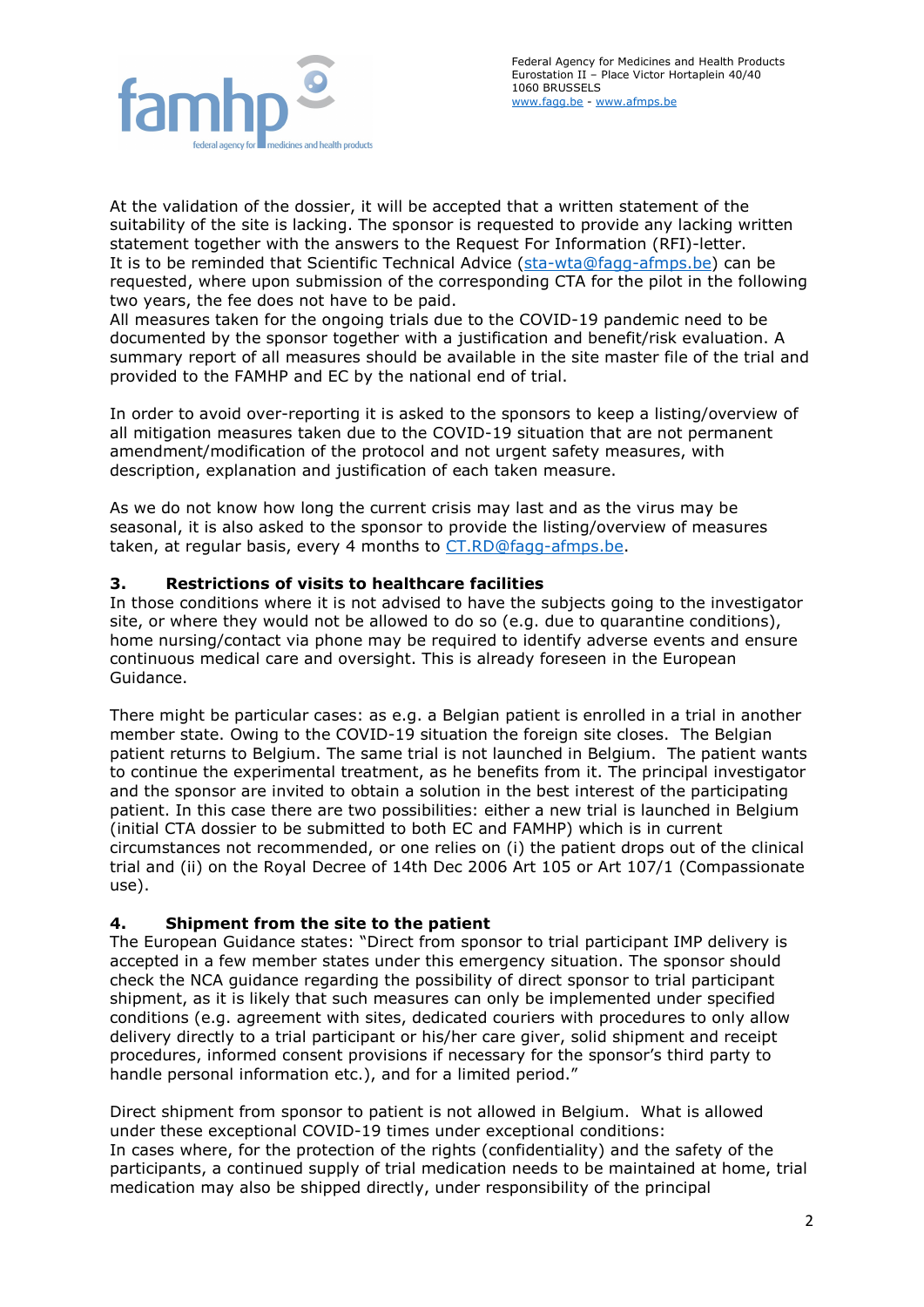

investigator, from the trial site to the trial participants via courier. This is only possible provided that the product is suitable for transport, storage at home and administration at home use.

In case of home administration by the participant, a care giver, nurse or physician, training on administration at home (i.e. trained in terms of the protocol) must be provided to the participant, care giver, nurse or physician.

Any additional training from the participant, care giver, nurse or physician must be documented. Special attention should be paid to capturing adverse events and informing the PI of the subject's health and wellbeing in this off-site setting.

The GMDP and GCP requirements for transport and storage of investigational medicinal products remain in place.

Concluding:

- a) Under PI's responsibility
- b) Shipment without sponsor involvement (personal data protection)
- c) Under correct shipping conditions
- d) With correct & traceable documentation
- e) Patient is trained for storage, administration at home or administration is conducted by a trained (i.e. trained in terms of the protocol) care giver, nurse or physician

To emphasize: documentation is paramount. A courier under contract of the sponsor may be implied for the shipment upon condition that documentation is present before shipment, that the PI is informed, that the patient's personal data are protected and that the sponsor under no circumstances can obtain the personal data (like name and address) of the patient. The responsibilities of each party in this have to be documented. It must be clear that this shipment cannot happen on the expenses of the patient.

## Administratively:

• The shipping arrangements can be considered as a **non-substantial** amendment to be included with the next substantial amendment.

• If any training is provided to the participant, care giver, nurse or physician that is not mentioned in the protocol, a **substantial** amendment is required.

• If it concerns temporary changes to the informed consent, these changes are preferably described in an **addendum to the ICF** which is temporarily valid. Non-substantial and substantial amendments on the ICF have to be submitted to the EC as soon as possible.

Apart from the investigational treatment (IMP and any other medication and material specifically used for the trial), this rule can also be applied – under the same conditions mentioned above - for patient diaries, pregnancy tests.

Administrations of study medication by site staff / general practitioner / nursing staff are indeed possible outside the site (for example at home, alternative location). This should be requested by the study site. A substantial amendment should be submitted to the FAHMP and the EC in accordance with questions 10 and 11 of the Q&A: Good clinical practice (GCP): [https://www.ema.europa.eu/en/human-regulatory/research](https://www.ema.europa.eu/en/human-regulatory/research-development/compliance/good-clinical-practice/qa-good-clinical-practice-gcp)[development/compliance/good-clinical-practice/qa-good-clinical-practice-gcp](https://www.ema.europa.eu/en/human-regulatory/research-development/compliance/good-clinical-practice/qa-good-clinical-practice-gcp)

"All of these changes in shipment should be budgeted for by the sponsor if they are necessary to ensure the continuity of the studies."

#### **5. Temporary halts and urgent safety measures (USM) need to be notified**

A temporary halt (e.g. recruitment halt, halt of the trial on a site) of the trial shall be submitted to the FAMHP and the EC within 15 days of the decision. A temporary halt is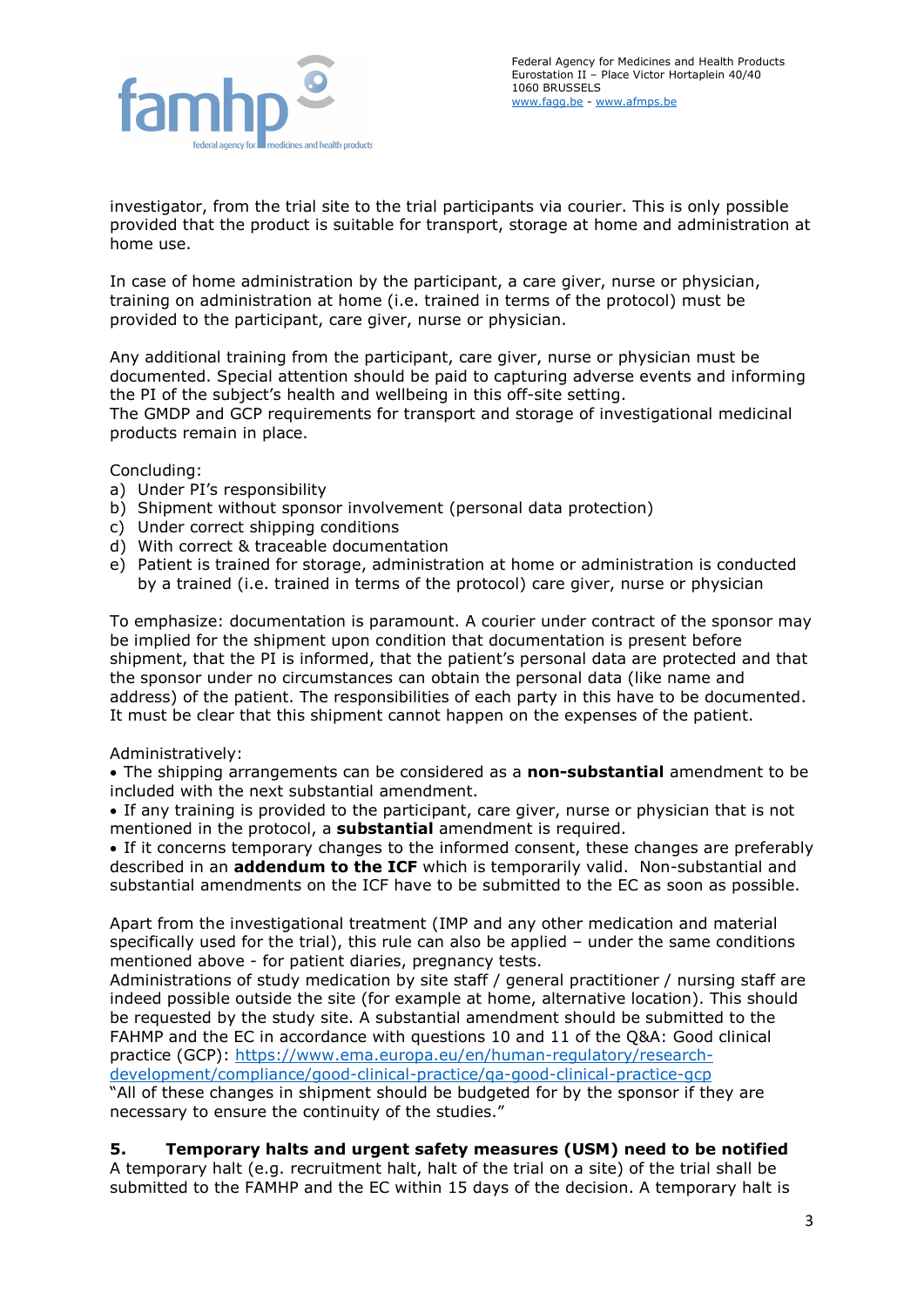

not a substantial amendment but it is communicated via CESP to the FAMHP through the Substantial Amendment Notification Form (Annex II Section E.4.). Only a confirmation of receipt is sent, no official approval.

If the rational to discontinue the recruitment into the ongoing clinical trials is the same for all clinical trials, it is needed and sufficient that the applicant sends only one temporary halt notification that lists all the concerned clinical trials.

In order to restart the trial after temporary halt, a substantial amendment must therefore be submitted. The trial can only restart upon approval by the EC and if no motivated objections have been raised by the FAMHP within legal deadline. If the temporary halt of recruitment is only due to the COVID-19 crisis, it will be acceptable to restart the recruitment when again possible after a notification only to the FAMHP and to the EC.

Urgent safety measures taken in the context of coronavirus may be taken without prior notification to FAMHP and the EC. However, the sponsor must inform as soon as possible the FAMHP and the EC of the measures taken and the plan for further action. This should be reported to the FAMHP via CESP or [ct.rd@fagg-afmps.be](mailto:ct.rd@fagg-afmps.be) (or [CTRPilot@fagg-afmps.be](mailto:CTRPilot@fagg-afmps.be) for Pilot Projects). A substantial amendment must be submitted afterwards.

A protocol deviation (control of visits,…) should be considered as an USM if the change has to be directly implemented for the patient's safety and if it is considered as a substantial amendment (cf. definition of substantial amendment, national and European coronavirus guidelines). The protocol deviations need to be included in the ICH E3 clinical study report. A substantial amendment shall only be submitted for critical protocol deviations (those which are really impacting safety), not for minor deviations.

An individual DIL (dear investigator letters, per study/compound) has to be reported to FAMHP and EC if it is part of an USM and/or a substantial amendment. Once again only DIL related to measures that are really impacting safety of the participants have to be submitted as part of USM or of a substantial amendment. If it is not, the DIL is considered as non-substantial. The sponsor does not have to notify non-substantial amendments to the national competent authority or the Ethics Committee. However, non-substantial amendments should be recorded and contained in the documentation when it is subsequently submitted, for example in the subsequent notification of a substantial amendment.

## **6. Remote Source Data Verification**

Several investigators have cancelled on-site monitoring at their study site. Remote source data verification (e.g. providing sponsor with copies of medical records or remote access to electronic medical records) is currently not allowed in Belgium as it violates trial participants' rights. In addition, requiring the site staff to redact all medical charts would most likely put too much burden on the sites at this time, nor does it allows sufficient verification by monitors. Therefore this process is not recommended. Special attention to on-site monitoring will be required once allowed again.

Please note that with source we mean the medical dossier, the charts of the participant.

## **7. Electronic way of working and accepting possible electronic signatures**

• For the informed consent form (ICF) or to obtain (re-)consent, please follow the European guidance.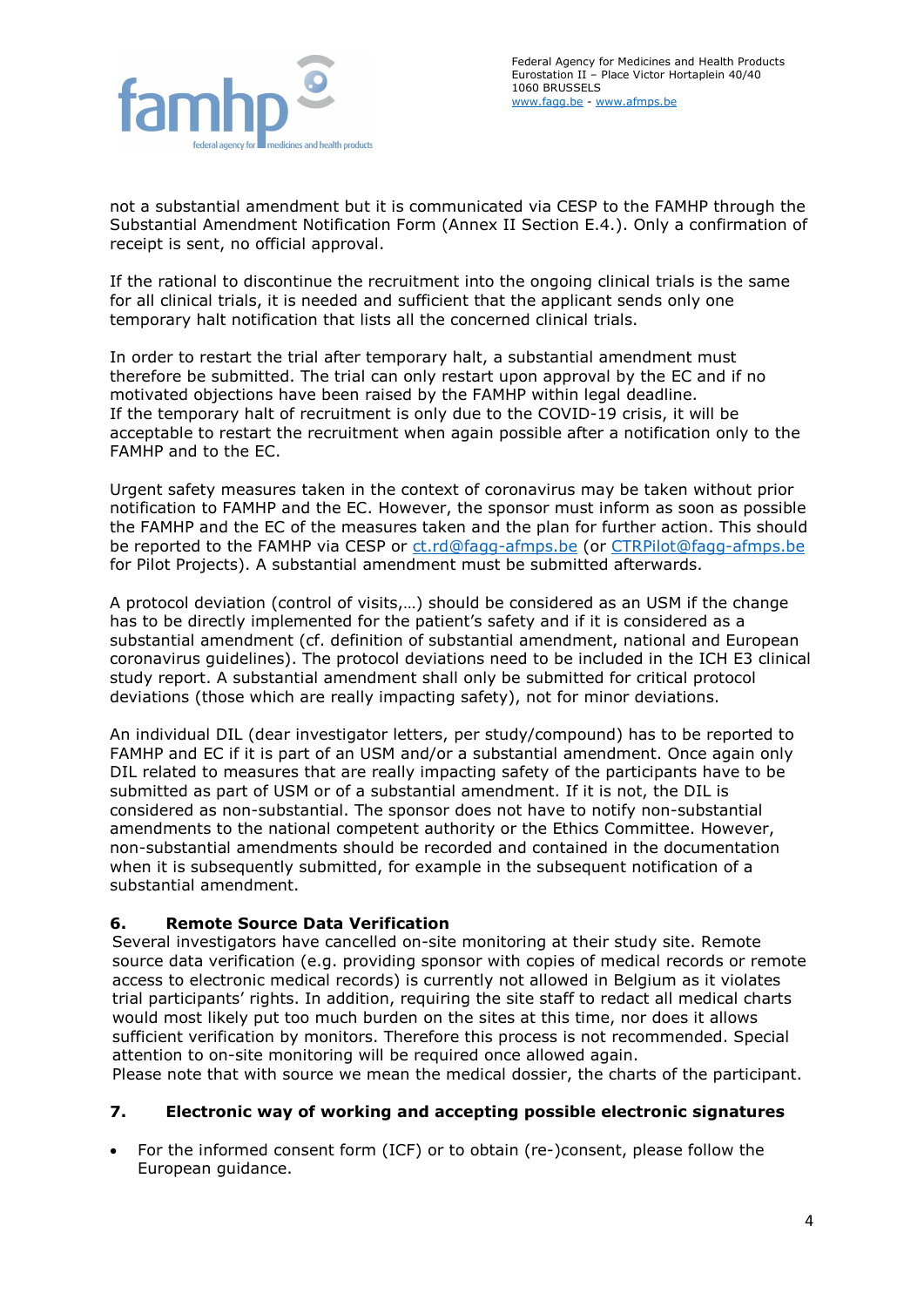

- For other documents (cover letter, application form, protocol): A scan or photograph of the signed paper will be accepted.
- To send in a word or a PDF file which is unsigned and mentioning that a signed version will follow later is currently accepted.
- If qualified electronic signatures are available (with qualified certificates on this list [https://webgate.ec.europa.eu/tl-browser/#/\)](https://webgate.ec.europa.eu/tl-browser/#/) this will be accepted. However - in these circumstances, points 1 to 3 will be accepted as well. It should be clear that under these circumstances qualified electronic signatures are not mandatory.